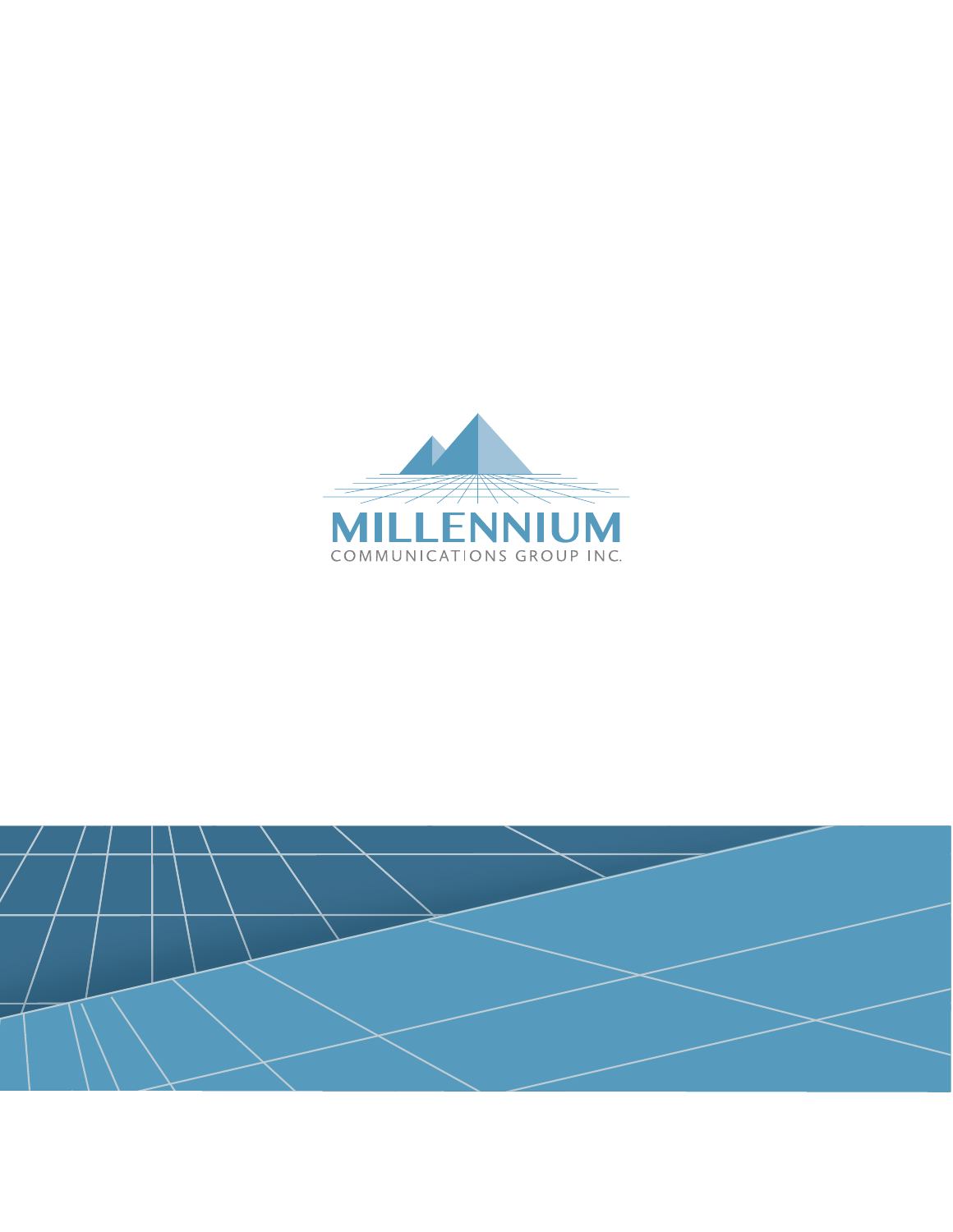### **ABOUT US**

Millennium Communications Group Inc. provides advanced communication infrastructures utilizing integrated technology solutions across the public and private sectors. We offer broad IT solutions that combine fiber optic infrastructures with innovative networking equipment.

Our solutions enhance business efficiency, reduce costs, secure data and improve your overall network. We will develop a technology solution that addresses key business challenges, leverages emerging technologies, and enhances operational efficiencies.

We eliminate the hassle of multiple vendors and contractors by handling every aspect of building your network. From preliminary budgeting and design, to building and final acceptance, we provide a full end-to-end solution that will meet and exceed your needs. From planning to perfection, we are your single point of contact for endless possibilities.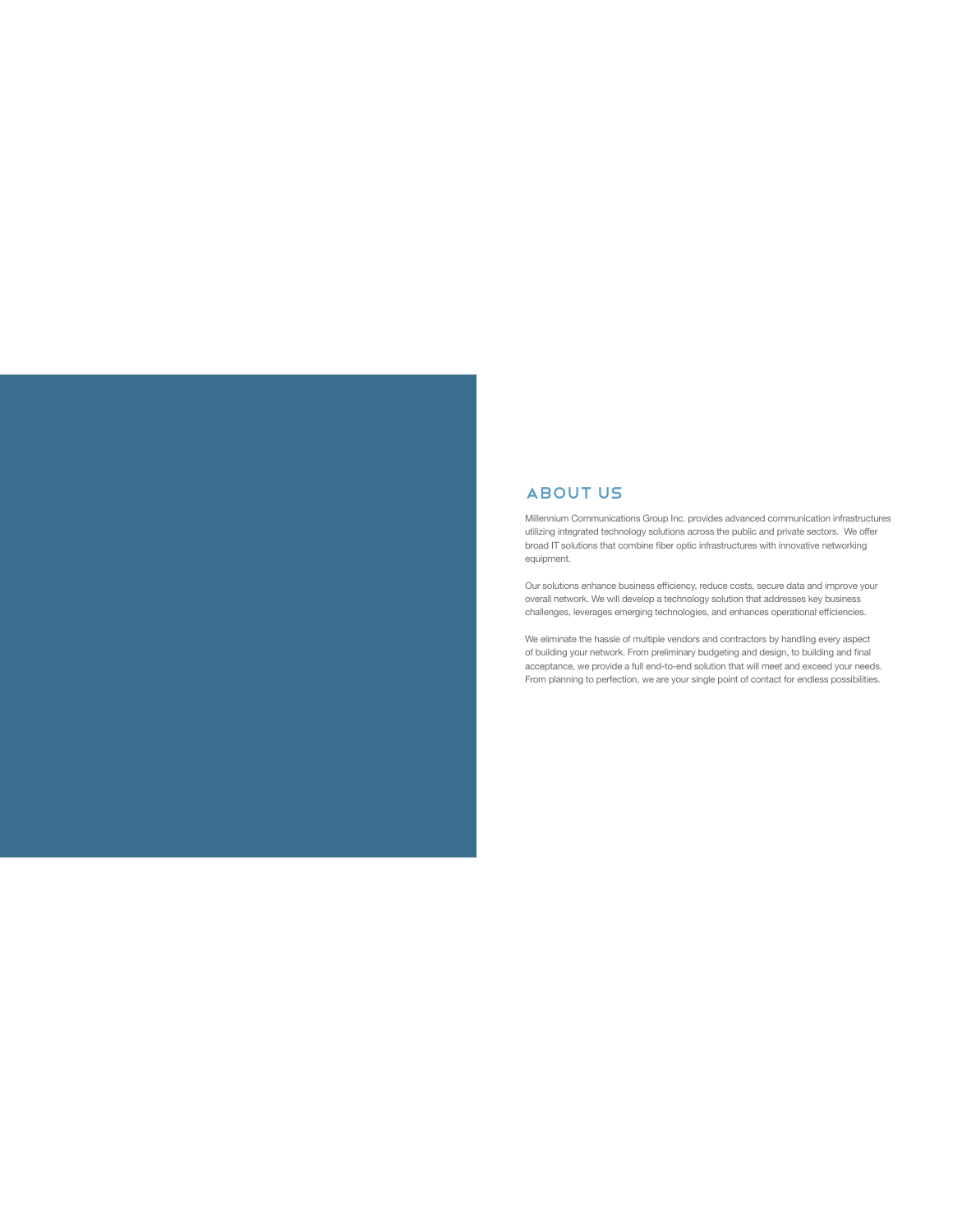#### COMPANIES YOU RELY ON, RELY ON US...

For more than twenty years, Millennium has provided our customers with solutions for their IT, Security, Fiber Optics, Engineering and Design, and Construction needs. We've worked with some of the top companies within the industry as well as large government entities, counties, and cities. However, did you know Millennium works with all major communication carriers as well as many power utilities, authorities, and major financial institutions, all of which rely on our premier services? Many of the lifeline service companies that are vital to communities, trust us to ensure they maintain their services no matter the circumstances. Chances are our services have already touched your life.

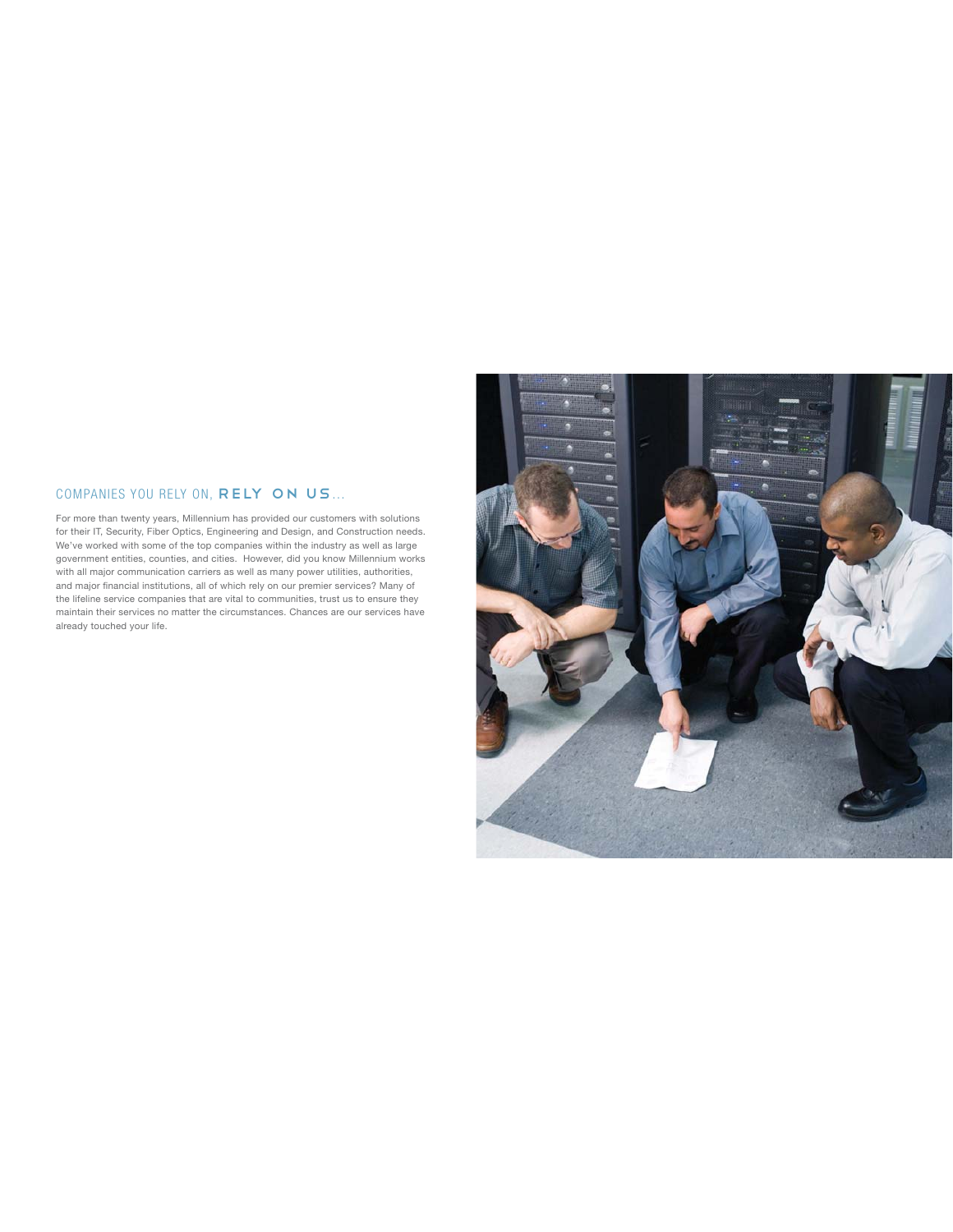

# ONE PHONE CALL, THAT'S ALL...

It is difficult to find a company that contains all the necessary components involved in a network build out, but with Millennium that's just what you get. From start to finish, we handle all aspects of your project. By doing so, we can ensure our customers receive a Millenniumquality experience from conception to final implementation.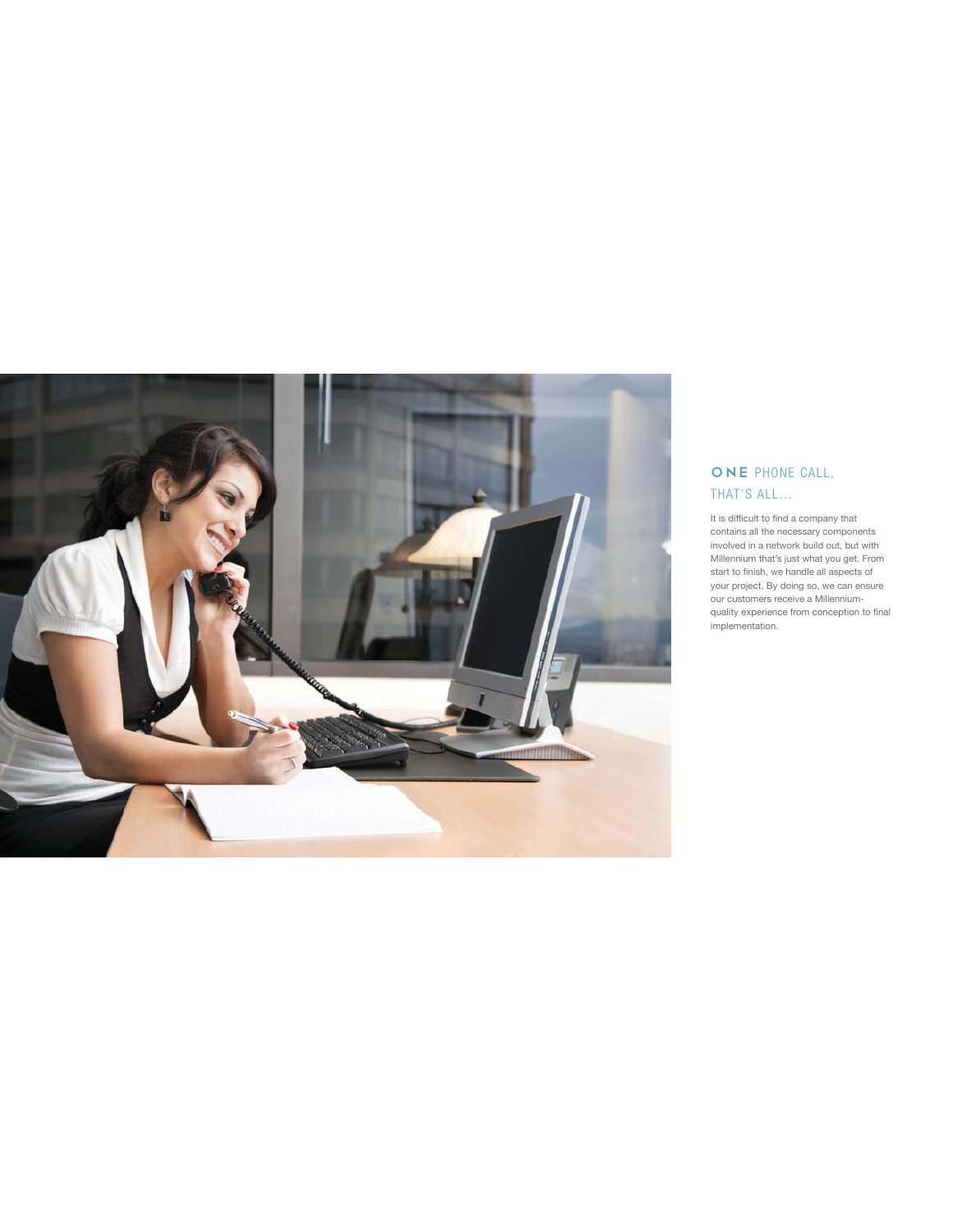

# OUR SOLUTIONS

### |<br>PLAN > DESIGN > BUILD > INTEGRATE > MANAGE

Our solutions enhance business efficiency, reduce costs, secure data and improve your overall network. We will develop a<br>technology solution that addresses key business challenges, leverages emerging technologies, and enha

#### Fiber Optics

Our fiber optic solutions provide the<br>latest in fiber optic cable technology to<br>meet our customers current and future<br>bandwidth needs.

### Collaboration

VolP bundles phone, data, and video<br>into one unified service so you can<br>do more with less. Our VolP solutions<br>save your organization time and money<br>making it easier to manage your<br>communications.  $\overline{a}$ 

Physical Security We are experts in engineering<br>advanced security and surveillance<br>networks to meet the specific needs

Our enterprise networking solutions<br>allow you to simplify operations while<br>reducing risk.

of our customers.

 $\overline{\phantom{a}}$ 

#### Storage

Our network storage solutions are<br>geared towards speed, convenience<br>and efficiency.

#### Mobility

Our wireless solutions help you achieve the cost and productivity benefits of<br>mobile computing.

#### Managed Services

Our managed services augment your IT<br>staff with flexible, 24/7 remote or<br>on-site support.

#### Outside Plant

We offer outside plant solutions that<br>cover a wide variety of capabilities<br>to satisfy all of your engineering and<br>installation requirements for broadband<br>infrastructure.

#### DATA CENTER

Our data solutions are designed to<br>meet the most demanding business<br>applications, while delivering the reliability, security and ease of administration that IT managers appreciate.

#### ENTERPRISE NETWORKS CLOUD

Our cloud solutions can help reduce the complexity of IT and quickly adapt to<br>business changes and opportunities.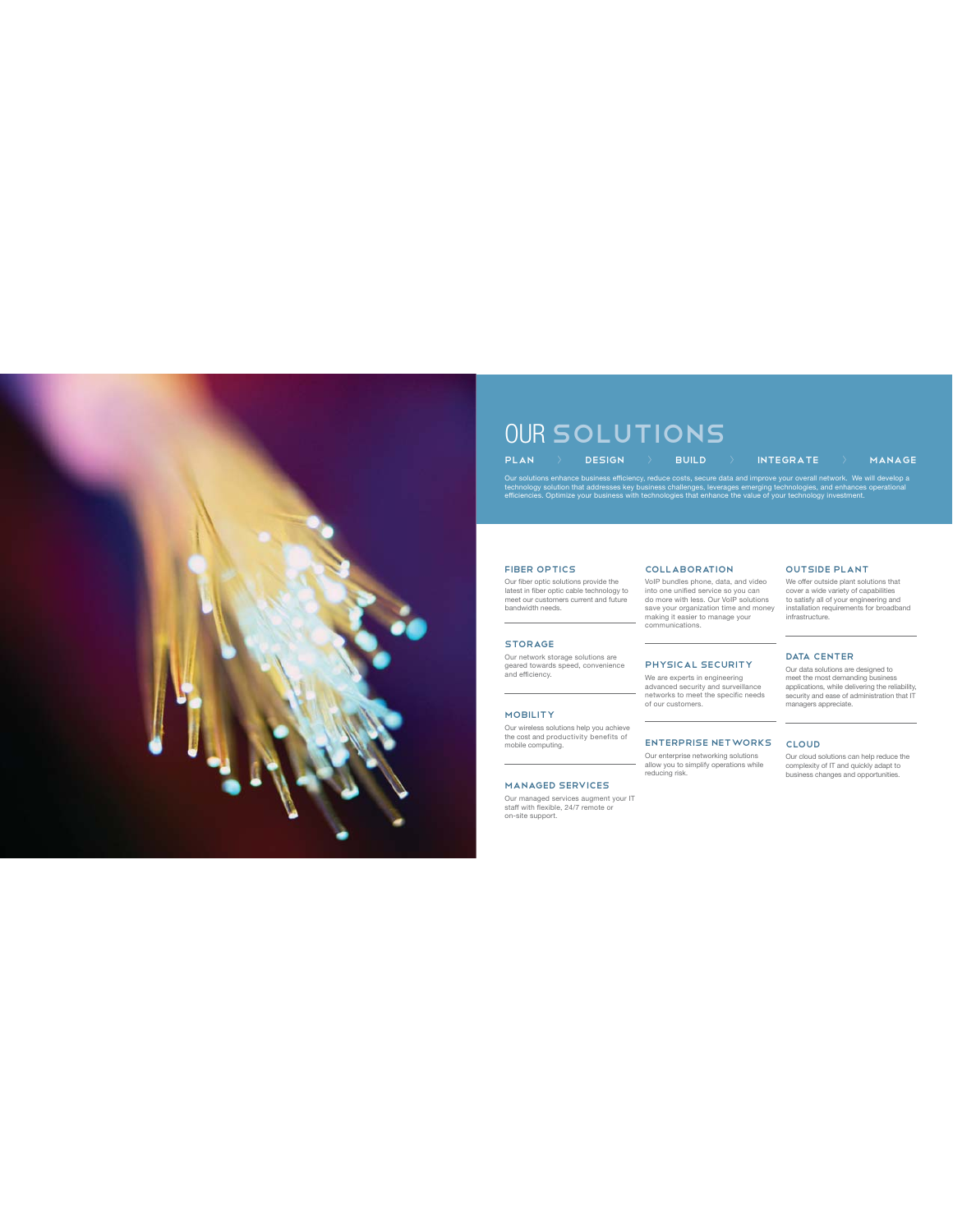

# PhYSical Security division

#### PROTECT WHAT MATTERS MOST

We are experts in engineering advanced security and surveillance networks to meet the specific needs of our customers. We have the ability to tackle large, complex jobs all the way down to small deployments.

- Video Network Design
- Certified Professional Installation
- Security Consoles
- Wide Area Video Network
- Access Control Systems
- Web Monitoring Systems
- Motion Systems
- Parking Lot Monitoring Systems
- Intrusion Detection and Prevention
- Emergency Operations Centers
- Centralized Authentication
- Mobile Monitoring
- Emergency Notification Systems
- Automated Lockdowns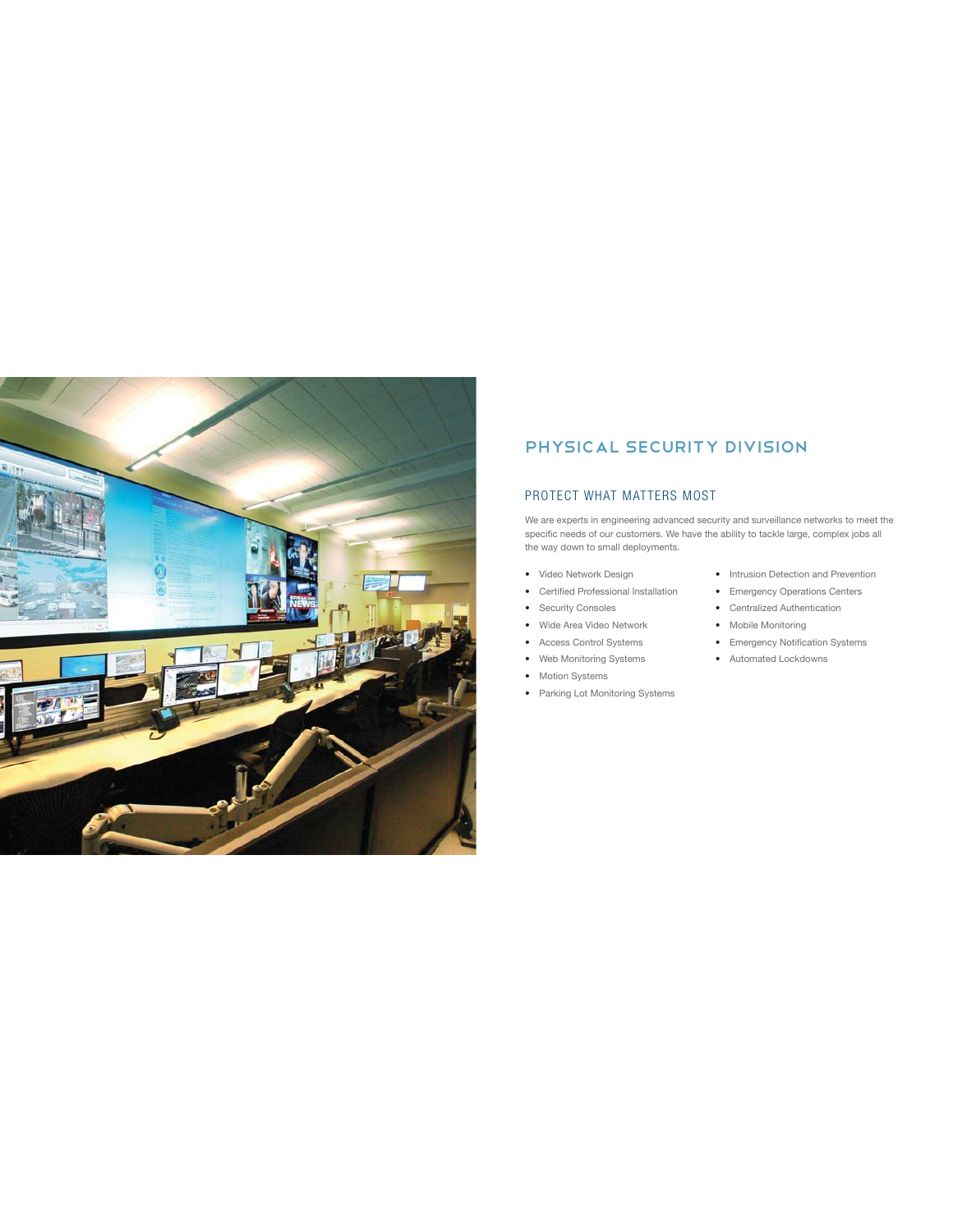# Information technology division

#### ENHANCE YOUR NETWORK

We have the ability to develop a technology solution that addresses key business challenges, leverages emerging technologies, enhances operational efficiencies, and saves on the bottom line.

- 
- System Engineering • Network Engineering
- Enterprise Networks
- Wireless Networks
- Optical Network Solutions
- 
- Information Security Engineering
- Server Consolidation/Virtualization
- Data Center Solutions
- Cloud Services
- Collaboration
- Voice, Video & Web Conferencing
- Interactive White Boards
- Back-up/Disaster Recovery
- VPN/Remote Access
	- Internet Access
- HTTN  $\frac{1}{2}$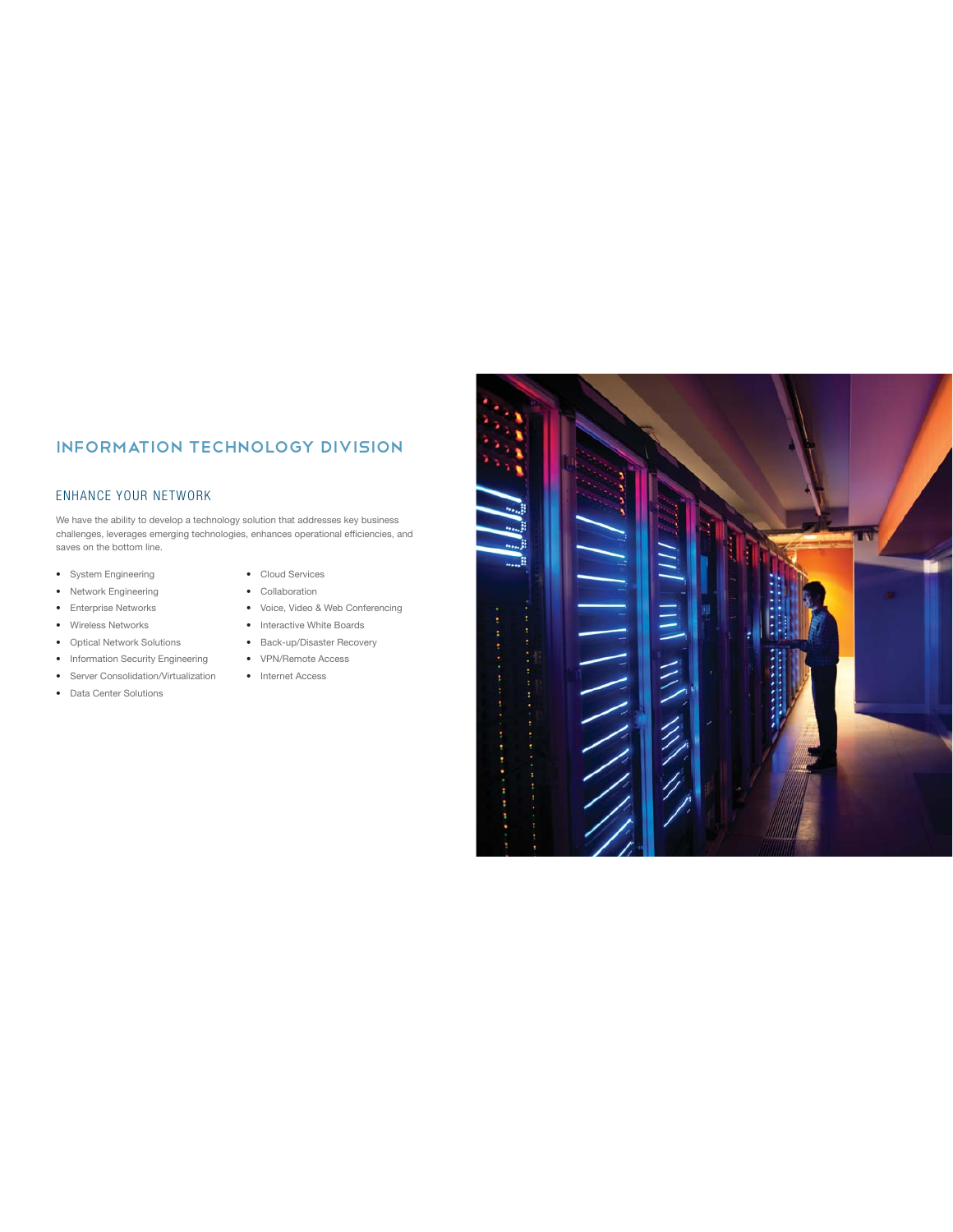

# Millennium Managed Services

#### WE HAVE YOUR BACK A STRONG FOUNDATION

Proactive network management is critical to preventing downtime for networks today. Our mission is to provide our customers with persistent and innovative 24/7 IT services and support from closet to cloud that satisfies both their IT needs and budget for their peace of mind.

- Remote Monitoring and Management
- 24/7 Proactive Monitoring
- Virtual Helpdesk Support
- 24/7 Technical Resource Access
- Block Hour Support

# Outside Plant **SOLUTIONS**

Our Outside Plant Solutions offer a wide variety of capabilities to satisfy all of your engineering and installation requirements for broadband infrastructure. Our team of experts focus on the unique requirements of each network, while considering system functionality, reliability, future growth, and maintenance requirements.

- Aerial Construction
- Underground Construction
- Fiber Optic Splicing and Testing
- 24/7 Emergency Restoration

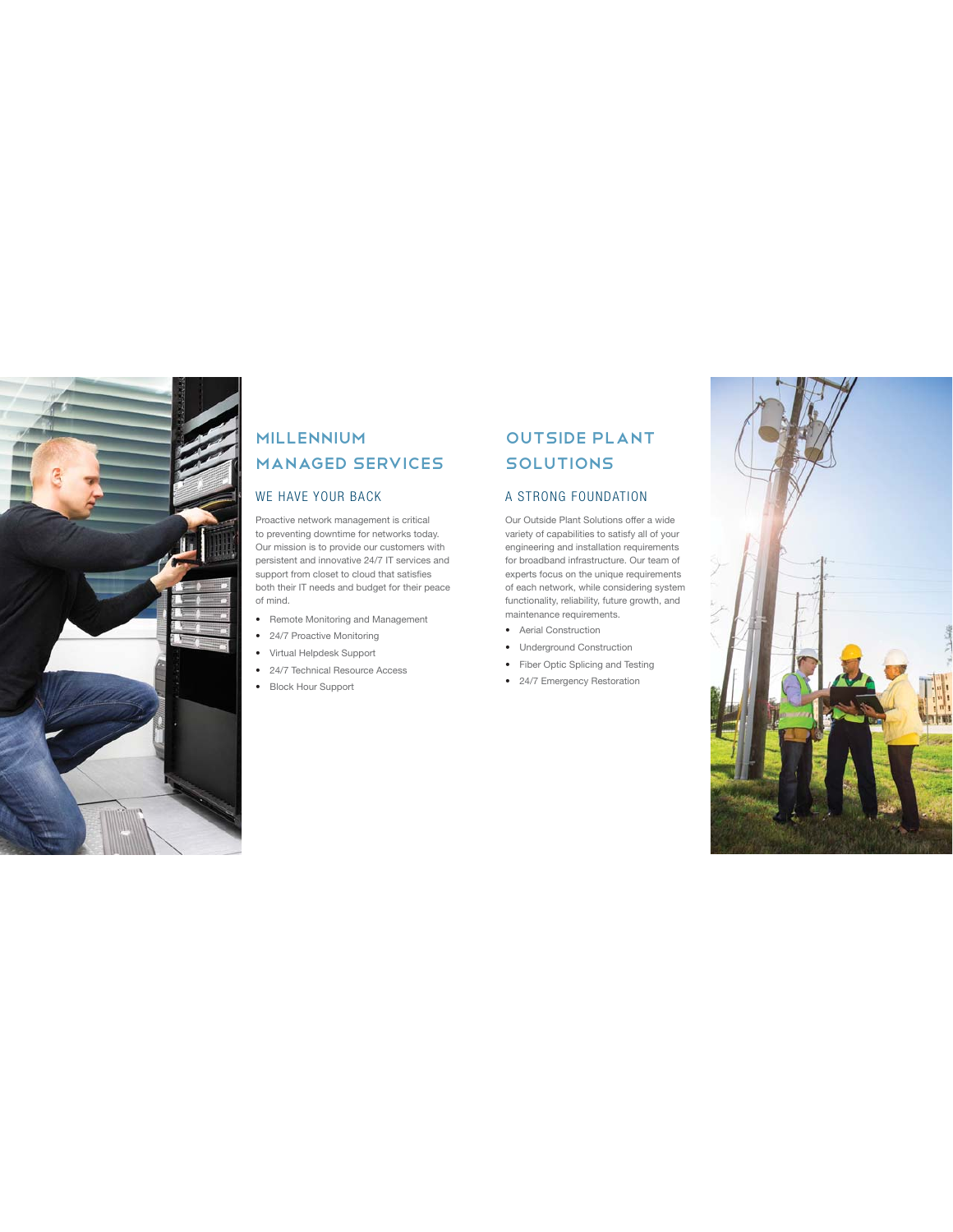## Fiber to the home

Fiber can sustain community demands both now and into the future. FTTH is fiber deployed directly to the end user. These networks are scalable creating a long term value proposition. Our fiber designs have won praise from industry leaders for their ability to bring cost effective fiber solutions to all our customers. These same innovations have also helped us design fiber to the home models that are suitable for rural communities previously labeled "unserviceable." Fiber to the home or premise networks will open new worlds to residents who explore all they have to offer.

A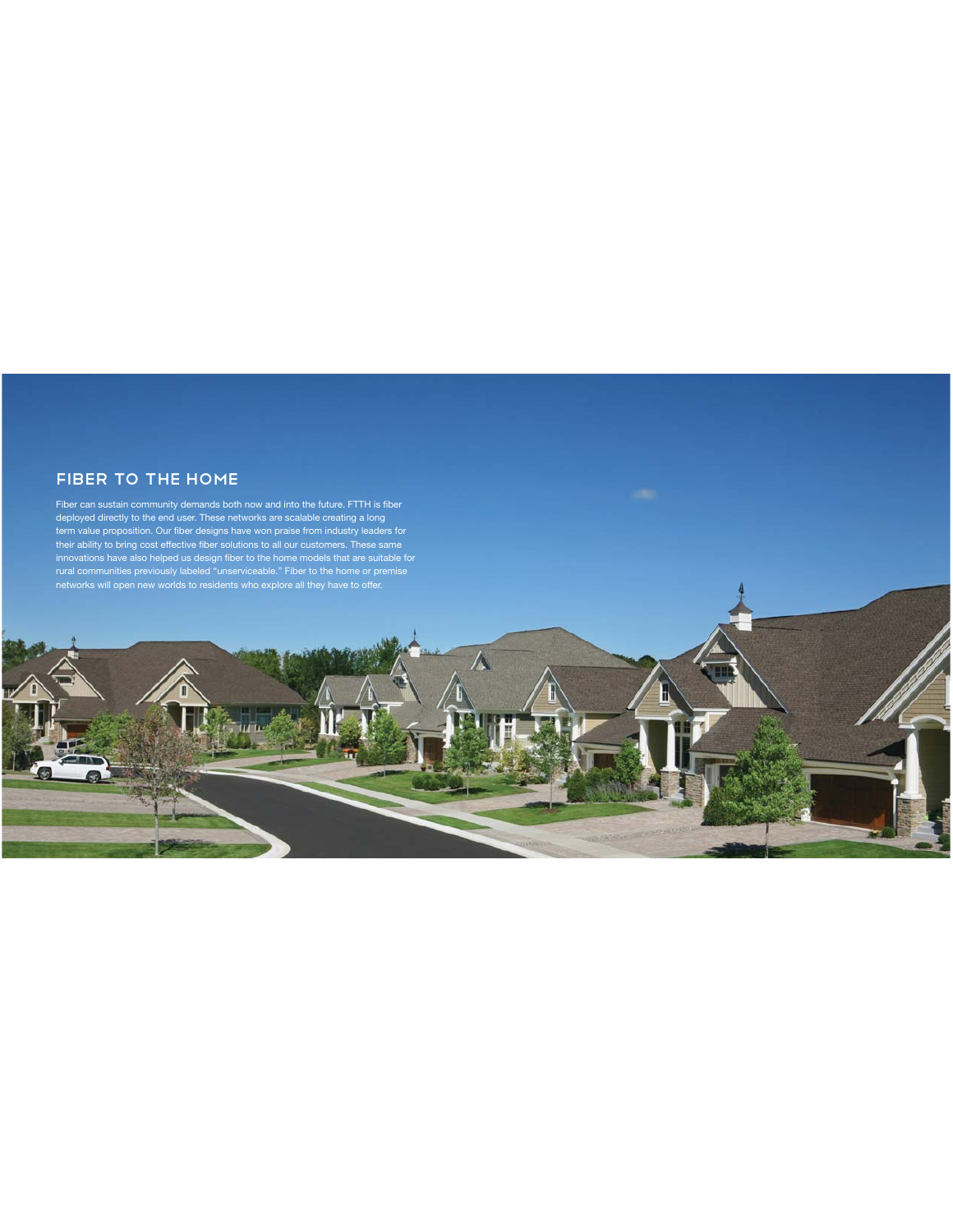# OUR Industries



#### GOVERNMENT

Private government networks demand highly organized and secure communications between a wide range of organizations and offices. We offer proven and reliable IT<br>solutions to build an advanced technology infrastructure for a connected and responsive government. We help Federal, State, and Local governments plan, design, build<br>and implement cost effective IT solutions that allow easy access to information and services across agencies and departments.

#### EDUCATION



School districts and college campuses are often strapped for resources while trying to<br>provide outstanding educational services. We provide districts with the ability to offer enhanced technology services while saving<br>valuable resources. Whether it's a distance SUBJECT PRODUCED THIS PART OF A BIGGET computer resources, we provide school districts with the tools necessary to enhance<br>the learning experience while reducing costs and carbon footprint.





#### PRIVATE SECTOR

A strong communications infrastructure is necessary to meet the demands of a complex and ever-changing business environment. Our comprehensive IT solutions leverage emerging technologies to enhance operational efficiency, reduce IT costs, and<br>secure customer data. We will develop a customized technology solution that helps address key business challenges.

#### UTILITIES

With regulatory requirements as a top priority, we service utilities, of any kind, by providing<br>real-time monitoring capabilities through network infrastructures and technology upgrades. We will work to integrate your  $\sim$  communications infrastructure with new technology that provides you with better control of your assets. From infrastructures to<br>data centers, we provide utilities solutions for a reliable future.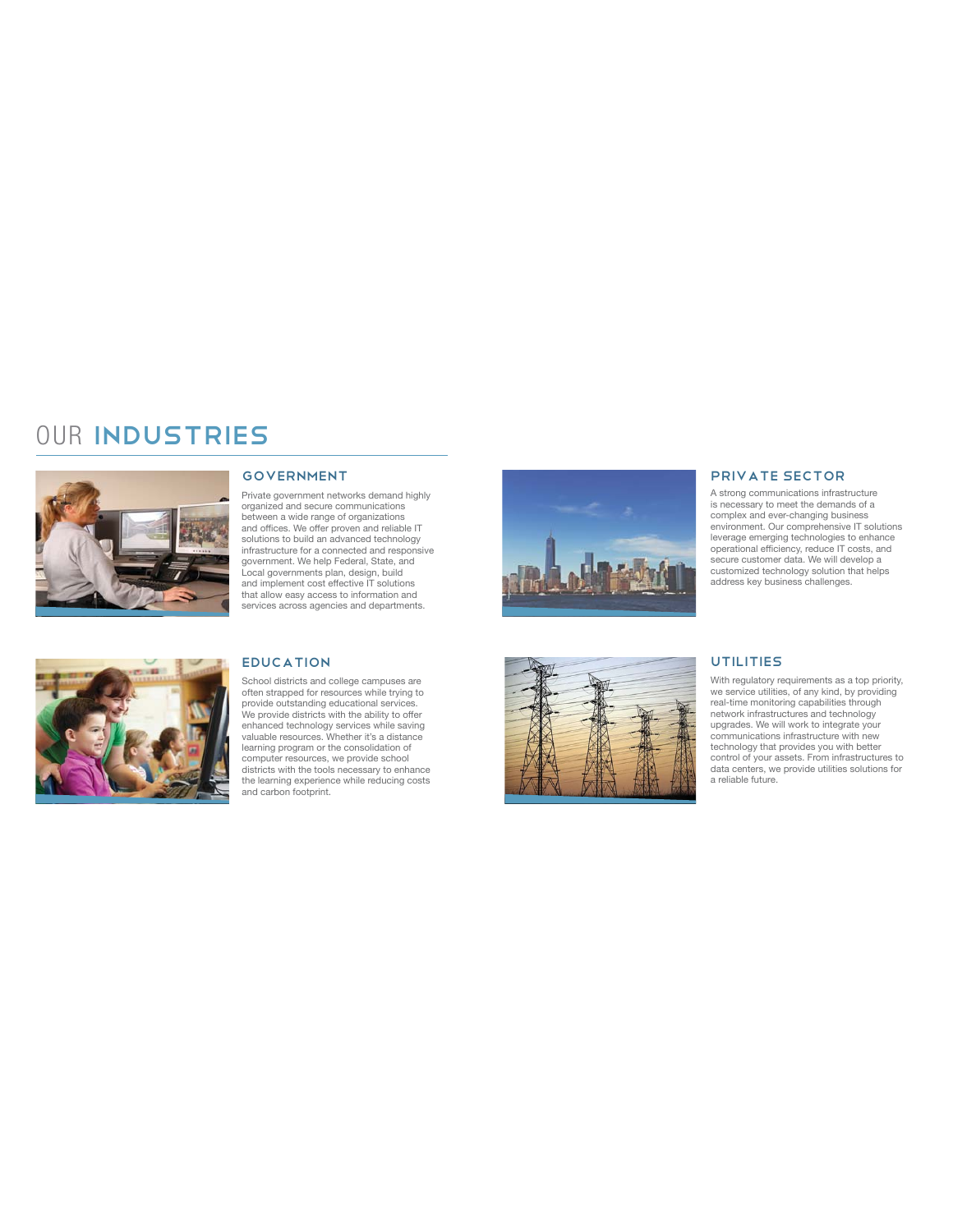#### HOW DO WE WORK FOR YOU?

Millennium has many cooperative purchasing options available that could help you procure your technology needs and we continue to add new contracts to our purchasing tools every year. The Communications Wiring Services State Contract allows us to directly provide wiring services to the public sector, and marks a milestone event in Millennium's lifetime.

The PEPPM contract allows you to shop for and buy tens of thousands of items from hundreds of product lines that are all bid discounted and bid protected. PEPPM is designed to reduce the time and effort between the decision to buy and the receipt of the products. GSA offers customers many ways to purchase what they need. GSA simplifies federal procurement by negotiating large multi-user contracts and by leveraging the volume of the federal market to drive down prices.

NASPO Value Point (formally WSCA-NASPO) utilizes the "lead state" model to carefully ensure open, competitive cooperative contracts. The lead state owns and manages the contract. All contracts have been awarded by a competitive solicitation process, usually an RFP, to all contracted vendors in compliance with the lead state's statutory requirements.

#### KEY PURCHASING VEHICLES









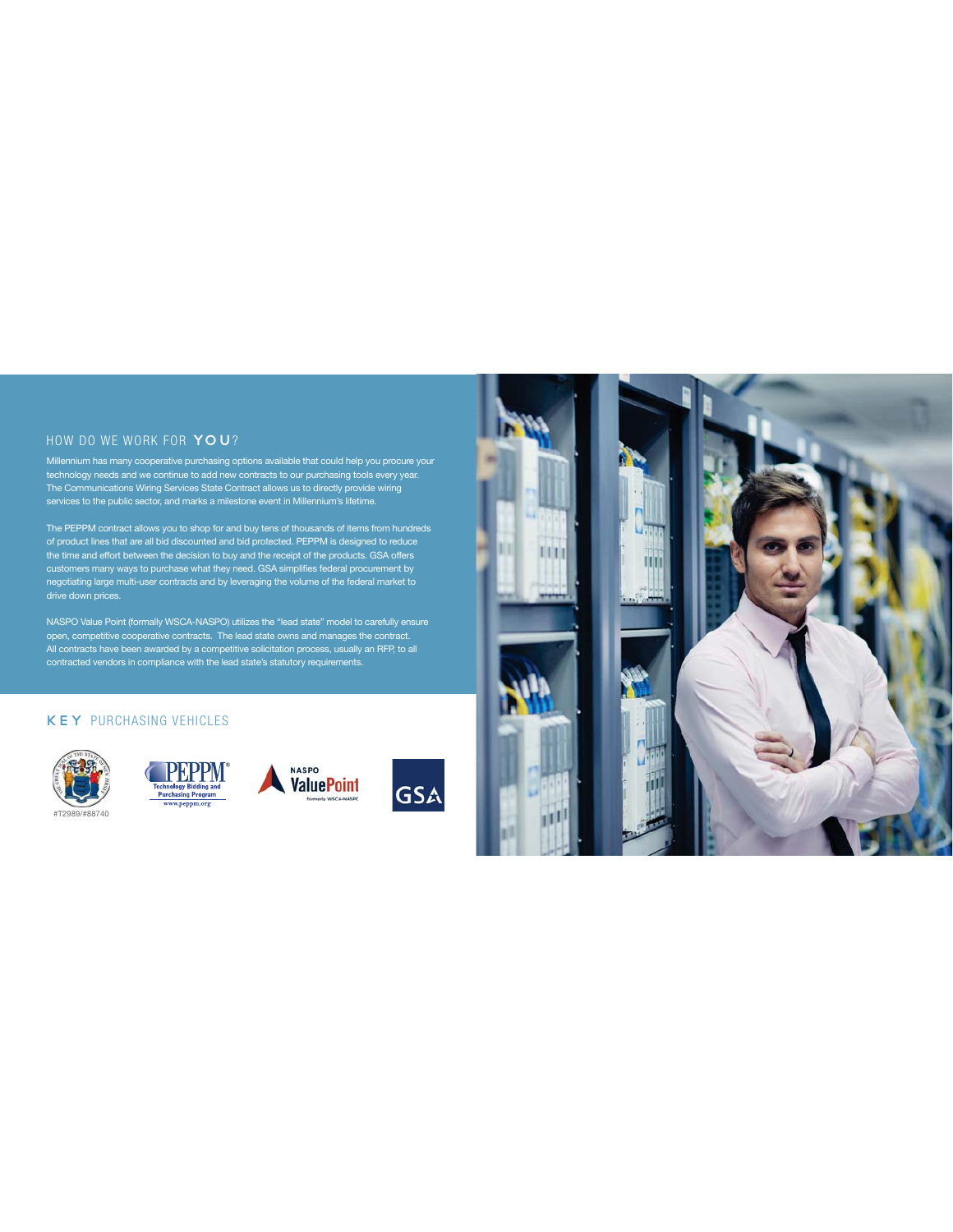## WE VALUE OUR CUSTOMERS

Our most valuable relationships are the ones we share with our customers. We would like to invite you to contact us to set up an appointment where we would be happy to evaluate your current technology resources and provide recommendations based on our assessment.

> Contact us at **info@millenniuminc.com**  Discover all of our solutions at **http://www.millenniuminc.com/**